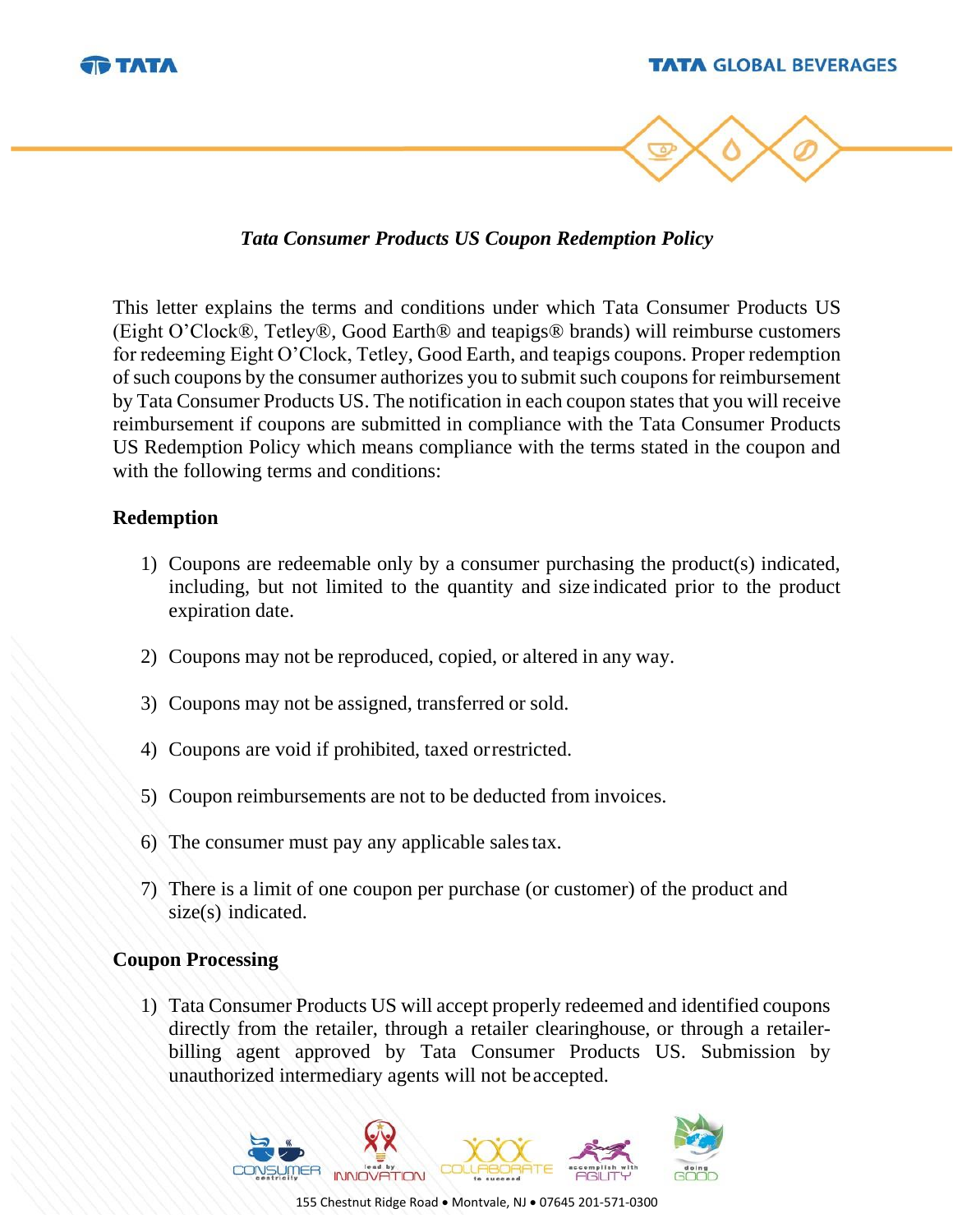

#### **TATA GLOBAL BEVERAGES**



- 2) All applicable IRS reporting requirements, including obtaining an appropriate taxpayer identification number must be compliedwith.
- 3) To redeem coupons for Eight O'Clock products, send properly redeemed coupons to:

Eight O'Clock Coffee Company 355 P.O. Box 880001 El Paso, TX 88588-0001

4) To redeem coupons for Tetley products, send properly redeemed coupons to:

Tetley USA Inc. 355 P.O. Box 880001 El Paso, TX 88588-0001

5) To redeem coupons for Good Earth products, send properly redeemed coupons to:

Good Earth Teas, Inc. 355 P.O. Box 880001 El Paso, TX 88588-0001

6) To redeem coupons for teapigs products, send properly redeemed coupons to

teapigs US LLC 355 P.O. Box 880001 El Paso, TX 88588-0001

7) If you have any questions regarding payment of coupons submitted contact:

NCH Marketing Services-1-800-833-7096 Or write to: Tata Consumer Products US 155 Chestnut Ridge Road Montvale, New Jersey 07645 ATT: Financial Services



155 Chestnut Ridge Road • Montvale, NJ • 07645 201-571-0300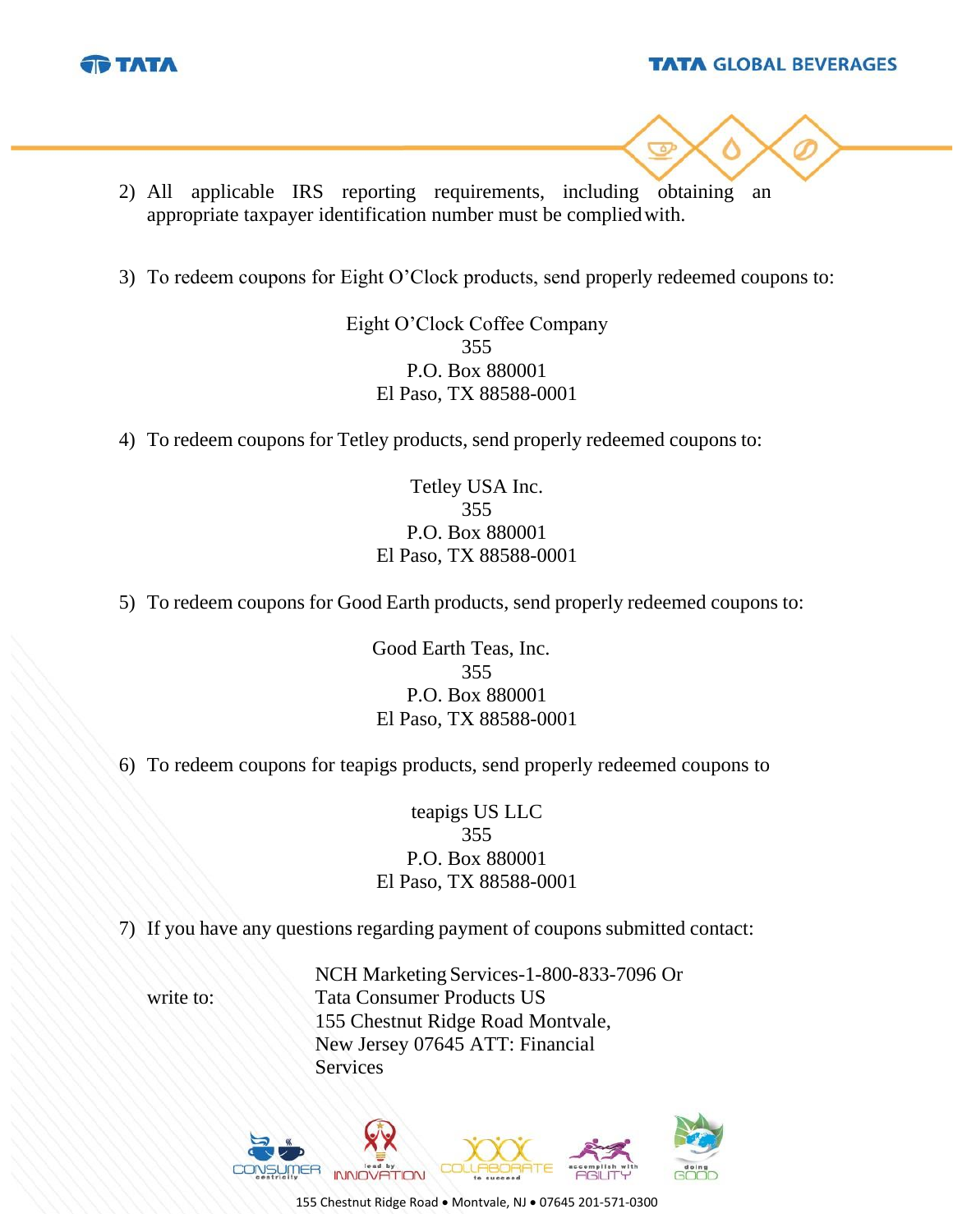

#### **TATA GLOBAL BEVERAGES**



## **Payment and Denial Policy**

- 1) You will be reimbursed for the following:
	- A) Face value of coupons or if the coupon calls for free merchandise, for your retail selling price (up to the stated capamount).
	- B) \$.08 for handling of each coupon properly redeemed. An industry study identified that the \$.08 covers the followingcosts:
		- Front-end handling by the retailer
		- Store to headquarters accounting
		- Store Occupancy
		- **Sundry Loss**
		- Cost of Funds
		- Coupon Processing (This covers special handling/service fees)
	- C) Reasonable Postage

Retailers who sort and submit directly will be reimbursed for reasonable postage indicated on the package received.

Retailers using a retailer clearinghouse or billing agent will be reimbursed at a reasonable postage rate that covers the cost for transportation of the coupons.

# **2) You will NOT be reimbursed for unreasonable postage or any additional fees.**

A) Tata Consumer Products US has the right to request evidence of proof-ofpurchase to show that sufficient stock was purchased to cover coupons submitted.

## **Additional Information**

- 1) The cash redemption value of each coupon is 1/20 of one cent.
- 2) It is FRAUD to present coupons for redemption other than as provided by this Redemption Policy.